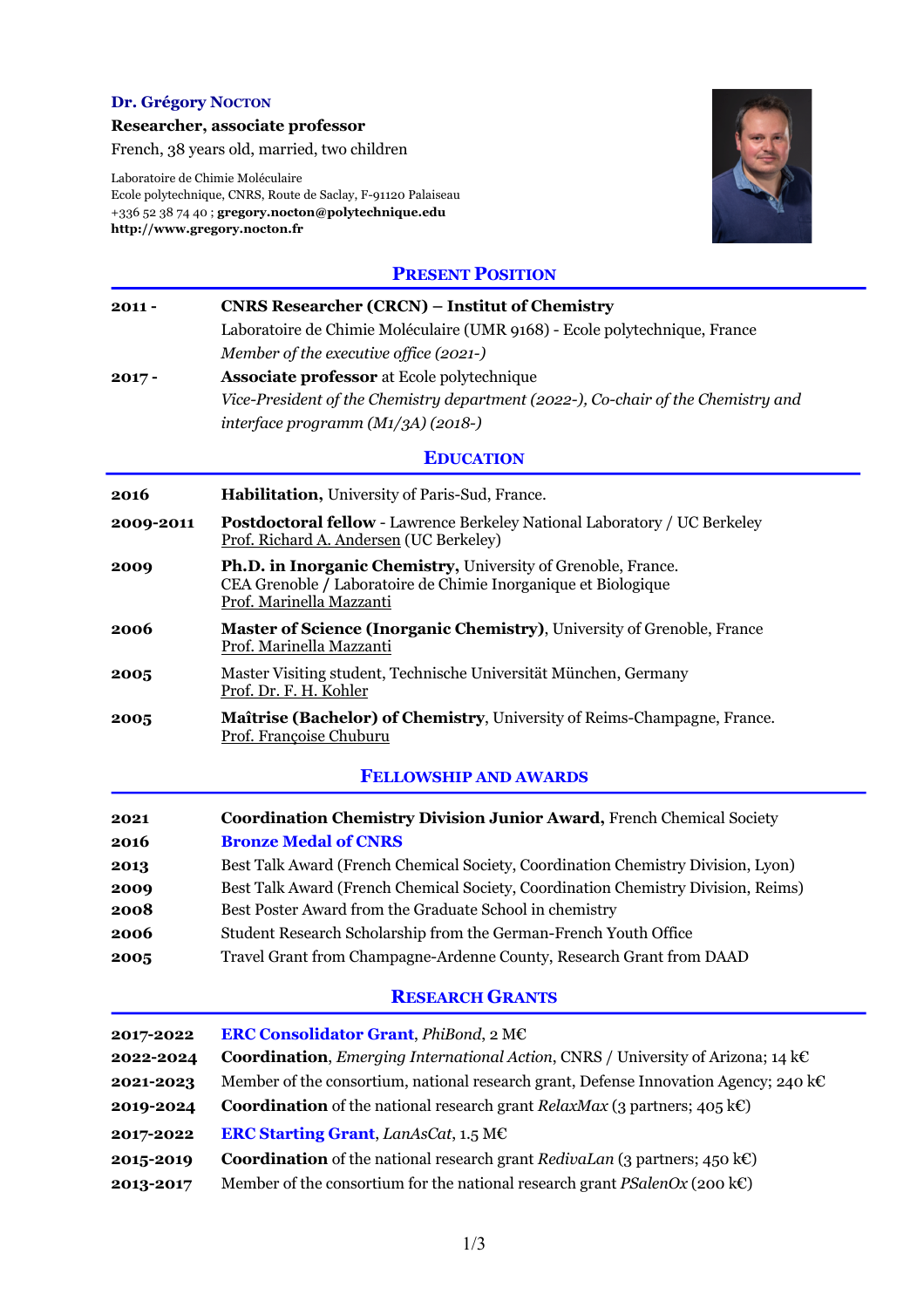# **TEACHING ACTIVITIES**

- **2017 - Associate professor** at Ecole polytechnique (77h/year): *Nuclear Magnetic Resonance (NMR), group theory, atmospheric chemistry (M1), and supramolecular chemistry with biological and environmental applications (M2)*
- **2012-2017 Lecturer**, Ecole polytechnique (between 50 and 90 h/year)

**2006- 2009 Teaching assistant**, University of Grenoble, France (64/year)

### **RESEARCH ACTIVITIES**

- Supervision of **8 Ph.D. students**, **4 post-doc fellows** (80 months); 16 master students (6 M2, 10 M1), and 9 undergraduate students
- **53 articles** in international reviews (6 *J. Am. Chem. Soc.,* 6 *Angew. Chem. Int. Ed.,* 8 *Inorg. Chem.,*  8 *Organometallics,* 6 *Chem. Eur. J.,* 4 *Chem. Commun.,* 2 *Chem. Sci.,* 1 *Inorg. Chem. Front.*) (23% first author, 62 % corresponding author, 47 % last author)
- **3 published book chapters**, 1 chapter in production.
- **3 outreach articles** and 5 outreach presentations
- **12 invited oral presentations** in conferences **(10 international conferences)**
- **31 invited seminars** and workshops (**12 international**)
- **13 oral presentations** in international conferences
- **12 poster presentations** (7 international conferences, 5 Gordon Research Conferences)
- Web of science Researcher ID: D-T-8107-2019; https://orcid.org/0000-0003-0599-1176
- **H-index: 22**, average of 29.8 citations / article

# **INSTITUTIONAL RESPONSABILITIES**

| 2022-     | <b>Vice-President</b> of the Chemistry department – Ecole polytechnique                                     |
|-----------|-------------------------------------------------------------------------------------------------------------|
| 2021-     | Member of the executive office – Laboratoire de Chimie Moléculaire - Ecole<br>polytechnique                 |
| 2019-     | Member of the sustainable development's working group - Ecole polytechnique                                 |
| $2018 -$  | Member of the department of chemistry executive office – Ecole polytechnique                                |
| 2018-     | <b>Co-chair</b> of the Chemistry and Interfaces academic program $(M_1)$ – Ecole polytechnique              |
| 2017-2021 | Member of the committee for the attribution of research bonuses (PEDR) Section 14 of<br>the CNRS (National) |
| 2016-     | Member of the scientific board of the X-Ray diffraction platform, Ecole polytechnique                       |
| 2013-2016 | Internal Seminar Organizer, LCM, Ecole polytechnique.                                                       |
| 2012-2021 | In charge of the NMR facility (LCM, 2 Instruments)                                                          |
| 2012-2016 | In charge of the single crystal X-ray diffraction service, Ecole polytechnique                              |
|           |                                                                                                             |

#### **ORGANIZATION OF SCIENTIFIC MEETINGS**

| 2023      | <b>Coordination</b> of the organization of the GECOM-CONCORD conference, May 2023                                                                 |
|-----------|---------------------------------------------------------------------------------------------------------------------------------------------------|
| 2023      | Member of the organization committee of the International Conference on f-Elements<br>chemistry ICfE <sub>11</sub> – August 2023                  |
| 2022      | <b>Coordination</b> of the kick-off meeting of the Center for Rare Earth and Actinides<br>Research - Ecole polytechnique, May 2022                |
| 2021-2022 | Member of the organization committee of the International Chemistry Summer School<br>on f-elements CS <sup>2</sup> fE - September 2021, June 2022 |
| 2021      | <b>Co-organization</b> of the ACS F. Albert Cotton Award 2021 symposium (ACS Meeting)                                                             |
| 2020-     | Member of the organization committee of the f-element regular webinar « Angular<br>Momentum » (12 seminars) https://twitter.com/felementangular   |